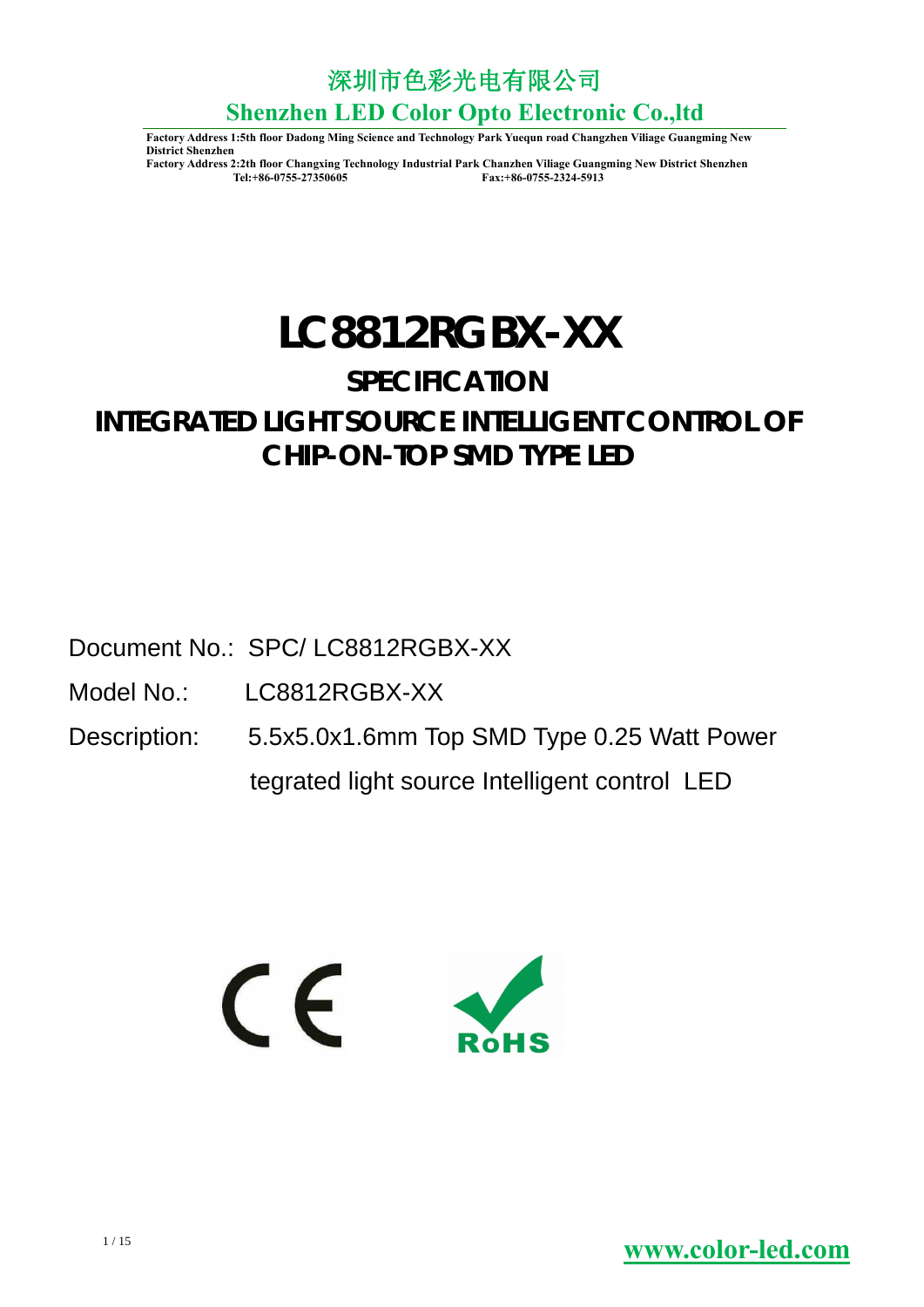### INTEGRATED LIGHT SOURCE INTELLIGENT CONTROL

OF CHIP-ON-TOP SMD TYPE LED

## **Model: LC8812RGBX-XX**

#### **1. Product Overview :**

**LC8812RGBX-XX is a smart LED control circuit and light emitting circuit in one controlled LED source, which has the shape of a 5050 LED chip. Each lighting element is a pixel, and the intensities of the pixels are contained within the intelligent digital interface input. The output is driven by patented PWM technology, which effectively guarantees high consistency of the color of the pixels. The control circuit consists of a signal shaping amplification circuit, a built-in constant current circuit, and a high precision RC oscillator.**

**The data protocol being used is unipolar NRZ communication mode. The 32-bit data is transmitted from the controller to DIN of the first element, and if it is accepted it is extracted pixel to pixel. After an internal data latch, the remaining data is passed through the internal amplification circuit and sent out on the DO port to the remaining pixels. The pixel is reset after the end of DIN. Using automatic shaping forwarding technology makes the number of cascaded pixels without signal transmission only limited by signal transmission speed.**

**The LED has a low driving voltage (which allows for environmental protection and energy saving), high brightness, scattering angle, good consistency, low power, and long life. The control circuit is integrated in the LED above.**

### 2. **Main Application Field:**

● Full color LED string light, LED full color module, LED super hard and soft lights, LED quardrail tube, **LED appearance / scene lighting**

● **LED point light, LED pixel screen, LED shaped screen, a variety of electronic products, electrical equipment etc..**

#### 3. **Description:**

● **Top SMD internal integrated high quality external control line serial cascade constant current IC;** 

● control circuit and the chip in SMD 5050 components, to form a complete control of pixel, color **mixing uniformity and consistency;**

●**built-in data shaping circuit, a pixel signal is received after wave shaping and output waveform distortion will not guarantee a line;**

●**The built-in power on reset and reset circuit, the power does not work;**

●**gray level adjusting circuit (256 level gray scale adjustable);**

● **red drive special treatment, color balance;**

● **line data transmission;**

● **plastic forward strengthening technology, the transmission distance between two points over 10M;**

●**Using a typical data transmission frequency of 800 Kbps, when the refresh rate of 30 frames per sec**



1. All dimensions are in millimeters.

2. Tolerance is ±0.1mm unless otherwise noted

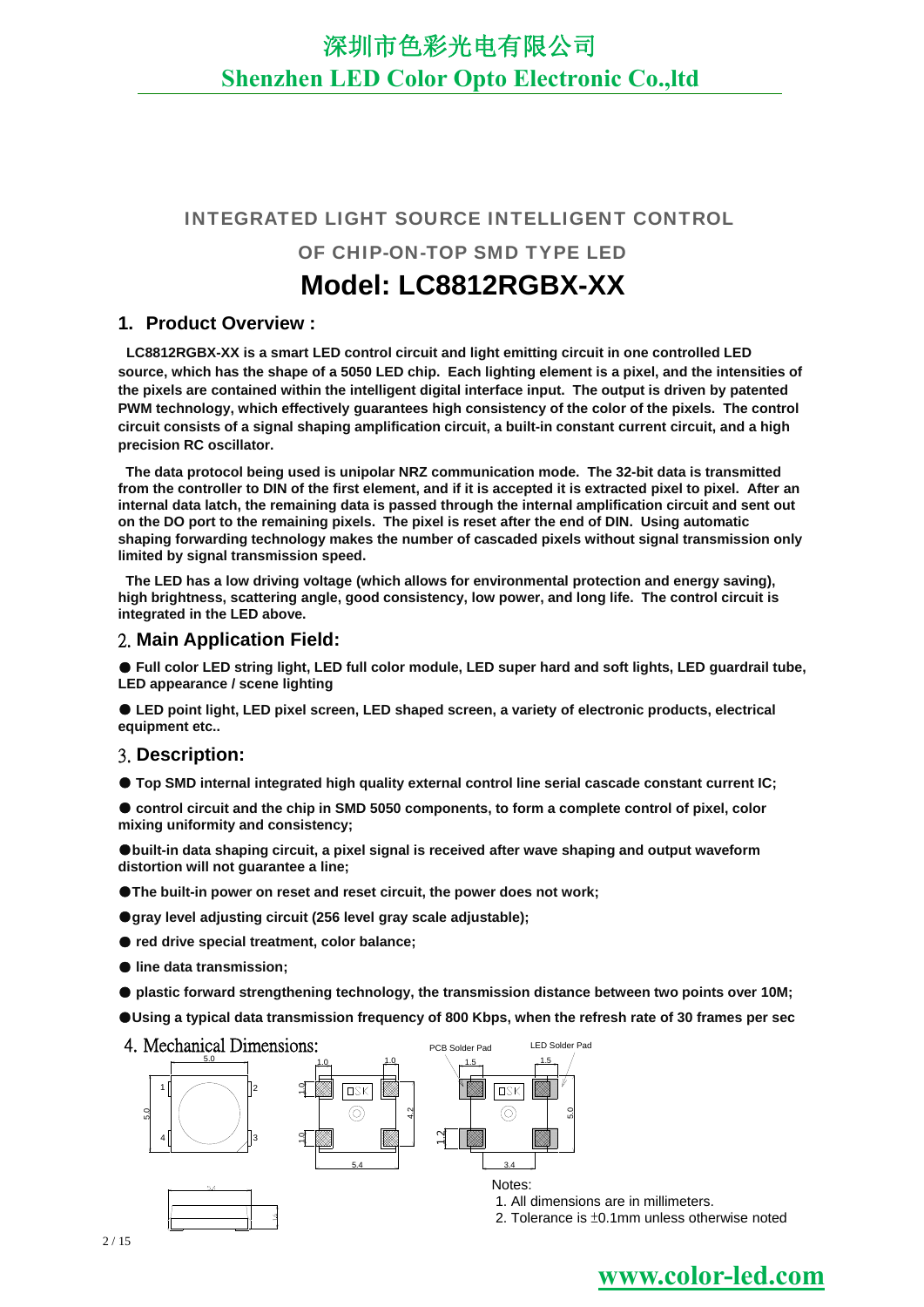**5.** PIN configuration



| NO. | <b>Symbol</b> | <b>Function description</b> |
|-----|---------------|-----------------------------|
|     | VDD           | Power supply LED            |
| ◠   | <b>DOUT</b>   | Control data signal output  |
| 3   | VSS           | Ground                      |
| 4   | DIN           | Control data signal input   |

**6.** General Information

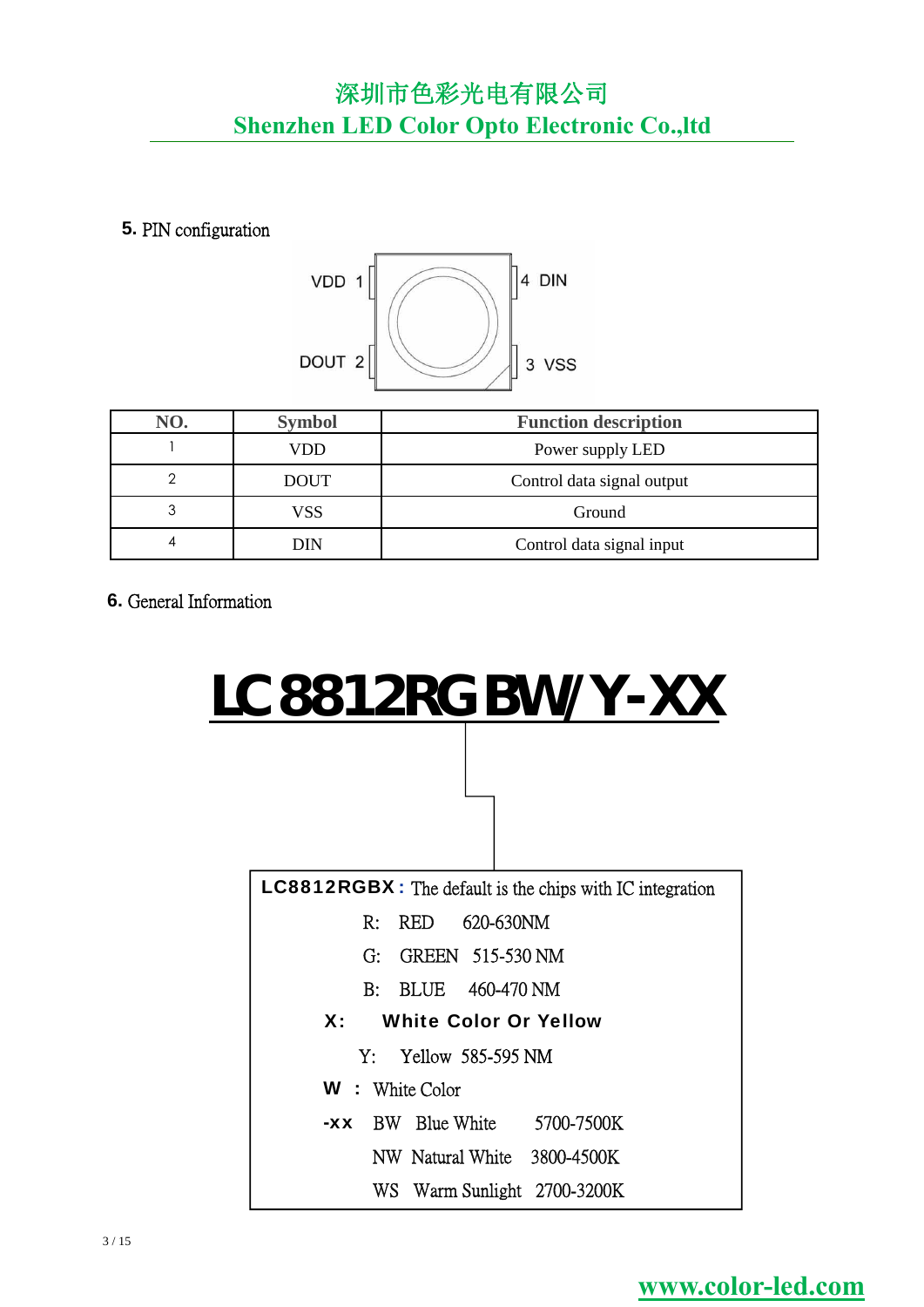### **7.** Absolute Maximum Ratings (Ta=25℃,VSS=0V) :

| Parameter            | Symbol                     | Range               | Unit |
|----------------------|----------------------------|---------------------|------|
| Power supply voltage | VDD                        | $+3.5^{\sim}$ +5.5  |      |
| Logic input voltage  | $\mathsf{V}_{\mathsf{IN}}$ | $-0.5 \sim$ VDD+0.5 |      |
| Working temperature  | Topt                       | $-40 - +85$         | °C   |
| Storage temperature  | Tstg                       | $-50$ ~+150         | °C   |
| <b>ESD</b> pressure  | <sup>V</sup> ESD           | 4K                  |      |

### **8.** The electrical parameters (unless otherwise specified,  $TA = -20 \sim +70$  °C, VDD=4.5  $\sim$  5.5V, VSS=0V):

| Parmeter                        | Symbol      | Min | Typical | Max | Unit           | Test conditions                                     |
|---------------------------------|-------------|-----|---------|-----|----------------|-----------------------------------------------------|
| The chip<br>supply voltage      | <b>VDD</b>  |     | 5.2     |     | $\vee$         |                                                     |
| $R/G/B$ port<br>pressure        | VDS,M<br>AX |     |         | 26  | V              |                                                     |
| <b>DOUT</b> drive<br>capability | <b>IDOH</b> |     | 49      |     | mA             | DOUT conect ground,<br>the maximum drive<br>current |
|                                 | <b>IDOL</b> |     | $-50$   |     | m <sub>A</sub> | DOUT conect +, the<br>largest current               |
| The signal                      | VIH         | 3.4 |         |     | V              |                                                     |
| input flip<br>threshold         | <b>VIL</b>  |     |         | 1.6 | V              | $VDD=5.0V$                                          |
| The frequency<br>of PWM         | <b>FPWM</b> |     | 1.2     |     | <b>KHZ</b>     |                                                     |
| Static power<br>consumption     | IDD         |     | 1       |     | mA             |                                                     |

### **9.** The dynamic parameters (Ta=25 ℃):

| Parameter                         | Symbol      | Min | Typical | Max | Unit | Test conditions                   |
|-----------------------------------|-------------|-----|---------|-----|------|-----------------------------------|
| The speed of data<br>transmission | <b>fDIN</b> |     | 800     |     | KHZ  | The duty ratio of 67%<br>(data 1) |
| <b>DOUT</b> transmission          | <b>TPLH</b> |     |         | 500 | ns   |                                   |
| delay                             | <b>TPHL</b> |     |         | 500 | ns   | <b>DIN→DOUT</b>                   |
| <b>IOUT Rise/Drop</b>             | Tr          |     |         | 40  | ns   | $VDS=1.5$                         |
| Time                              | Τf          |     |         | 80  | ns   | IOUT=9mA                          |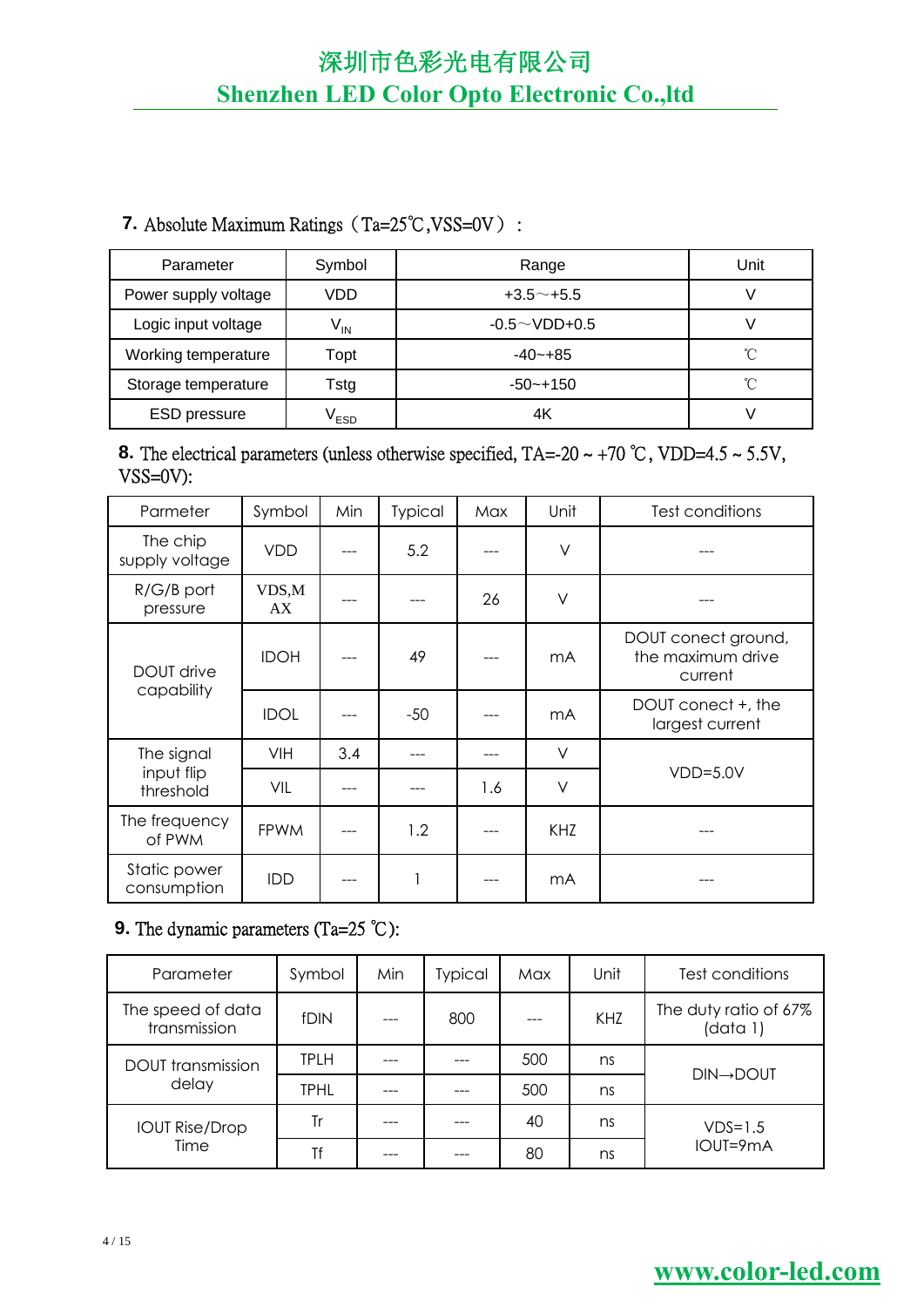深圳市色彩光电有限公司

## **Shenzhen LED Color Opto Electronic Co.,ltd**



### **10.** The data transmission time (TH+TL=1.25µs±600ns):

| TOH  | 0 code, high level time    | 0.3 <sub>µs</sub> | $\pm$ 0.15 $\mu$ s |
|------|----------------------------|-------------------|--------------------|
| TOL  | 0 code, low level time     | 0.9 <sub>µs</sub> | $\pm 0.15$ µs      |
| T1H  | 1 code, high level time    | $0.6\mu$          | $\pm 0.15$ µs      |
| TIL  | 1 code, low level time     | 0.6 <sub>µs</sub> | $\pm$ 0.15 $\mu$ s |
| Trst | Reset code, low level time | $80\mu s$         |                    |

### **11.** Timing waveform:





### **12.** The method of data transmission:



Note: the D1 sends data for MCU, D2, D3, D4 for data forwarding automatic shaping cascade circuit.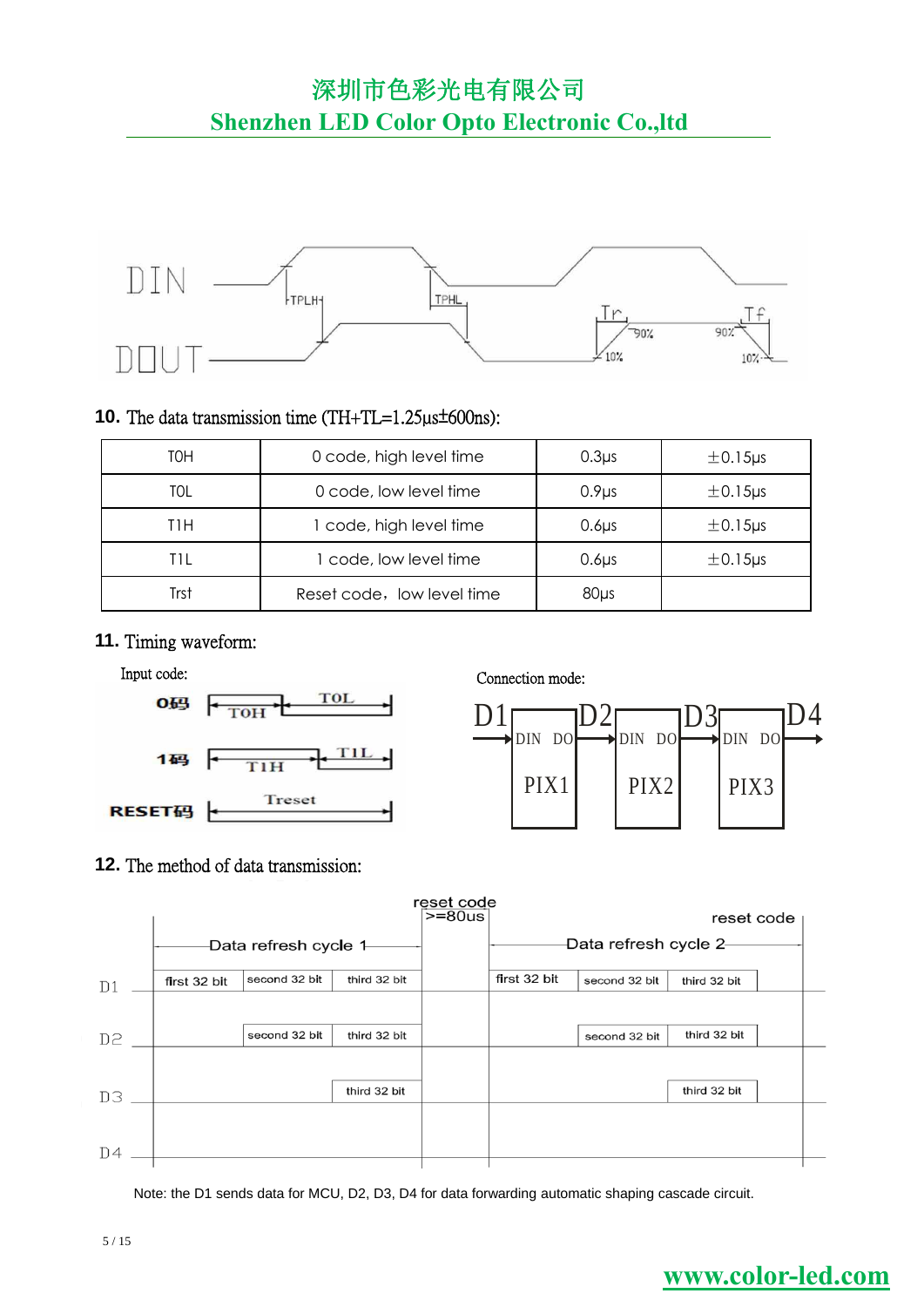### **13.** The data structure of 32bit:

|  | R7   R6   R5   R4   R3   R2   R1   R0   G7   G6   G5   G4 |  |  |  |  |  |
|--|-----------------------------------------------------------|--|--|--|--|--|
|  | G3   G2   G1   G0   B7   B6   B5   B4   B3   B2   B1   B0 |  |  |  |  |  |
|  | W7   W6   W5   W4   W3   W2   W1   W0                     |  |  |  |  |  |

Note: high starting, in order to send data (R7 - R6 - ...... ..W0)

### **14.** The typical application circuit:

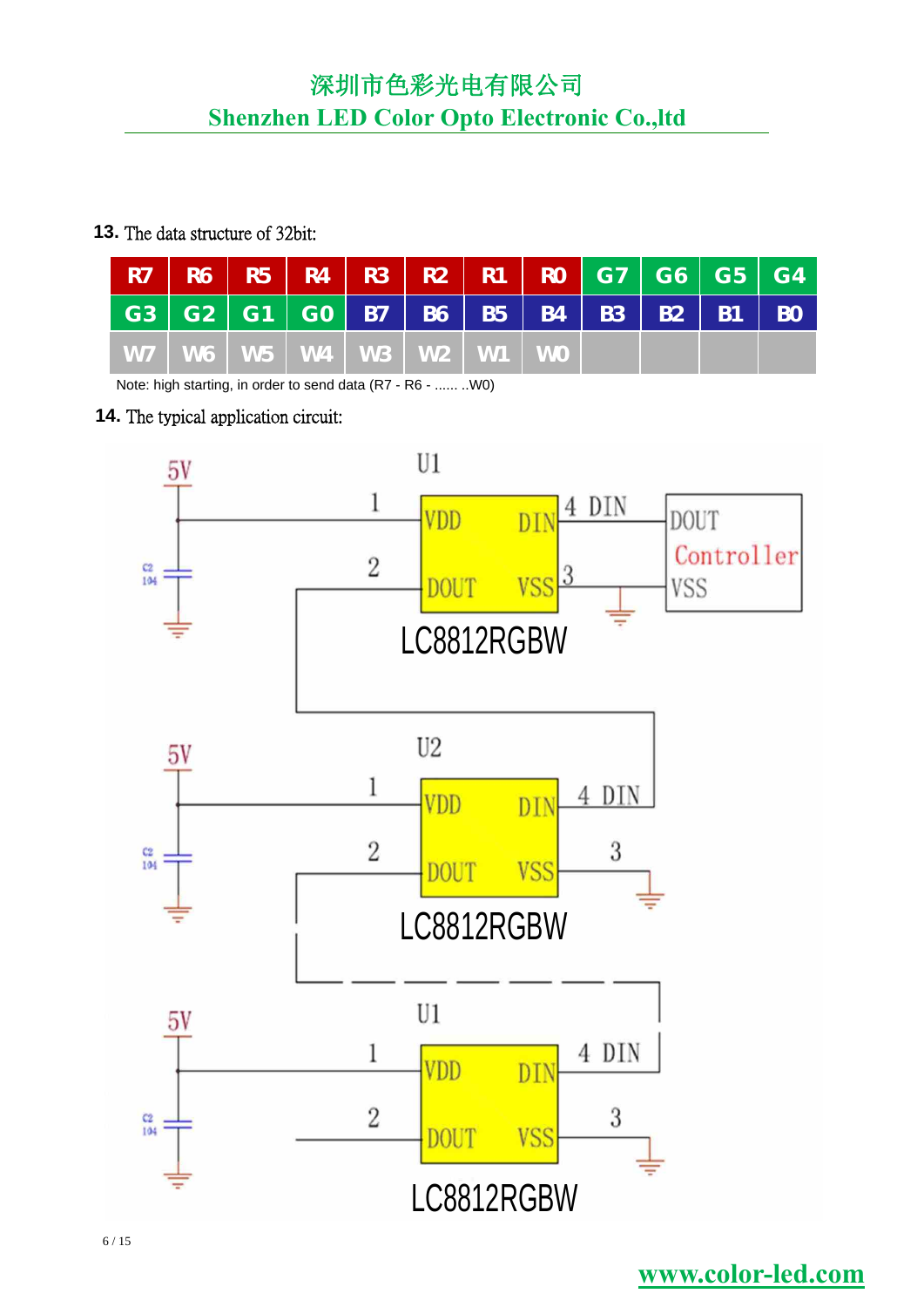#### **15. White Color Temperature Ranks & CIE Color Rank (Refer to CIE 1931 chromaticity diagram)**

| <b>CA</b>   | X1       | Y1      | X2      | Y2      | X3      | Y3      | X4      | Y4      |
|-------------|----------|---------|---------|---------|---------|---------|---------|---------|
| CA          | 0.305649 | 0.30617 | 0.29869 | 0.31022 | 0.30422 | 0.31765 | 0.31118 | 0.3136  |
| CB          | 0.311181 | 0.3136  | 0.30422 | 0.31765 | 0.30975 | 0.32508 | 0.31671 | 0.32103 |
| $_{\rm cc}$ | 0.316713 | 0.32103 | 0.30975 | 0.32508 | 0.31529 | 0.33252 | 0.32225 | 0.32847 |
| CD          | 0.322245 | 0.32847 | 0.31529 | 0.33252 | 0.32082 | 0.33995 | 0.32778 | 0.3359  |
| CE          | 0.327777 | 0.3359  | 0.32082 | 0.33995 | 0.32635 | 0.34738 | 0.33331 | 0.34333 |

**CIE chromaticity coordinates (ANSI Cool White)**

**ANSI Blue White Color bin structures**

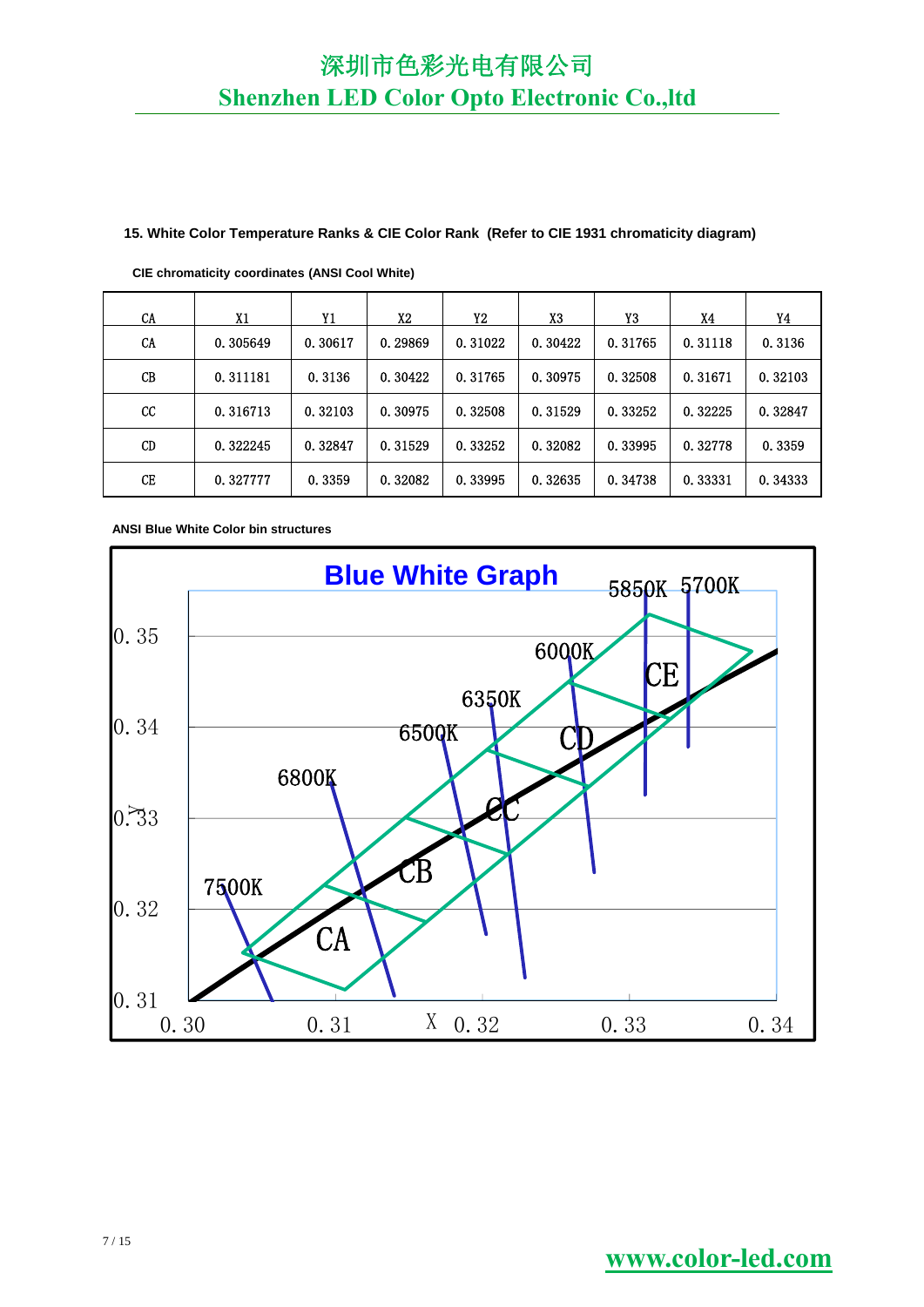| CA | X1     | Υ1     | X2     | Y2     | X3     | Y3     | X4     | Y4     |
|----|--------|--------|--------|--------|--------|--------|--------|--------|
| NA | 0.3662 | 0.3541 | 0.3578 | 0.3594 | 0.3623 | 0.3666 | 0.3707 | 0.3612 |
| NΒ | 0.3707 | 0.3612 | 0.3623 | 0.3666 | 0.3669 | 0.3737 | 0.3753 | 0.3683 |
| NC | 0.3753 | 0.3683 | 0.3669 | 0.3737 | 0.3714 | 0.3808 | 0.3798 | 0.3754 |
| ND | 0.3798 | 0.3754 | 0.3714 | 0.3808 | 0.3759 | 0.3879 | 0.3844 | 0.3825 |
| NE | 0.3844 | 0.3825 | 0.3759 | 0.3879 | 0.3805 | 0.3950 | 0.3889 | 0.3897 |

#### **CIE chromaticity coordinates (ANSI Natural white)**

#### **ANSI Natural White Color bin structures**

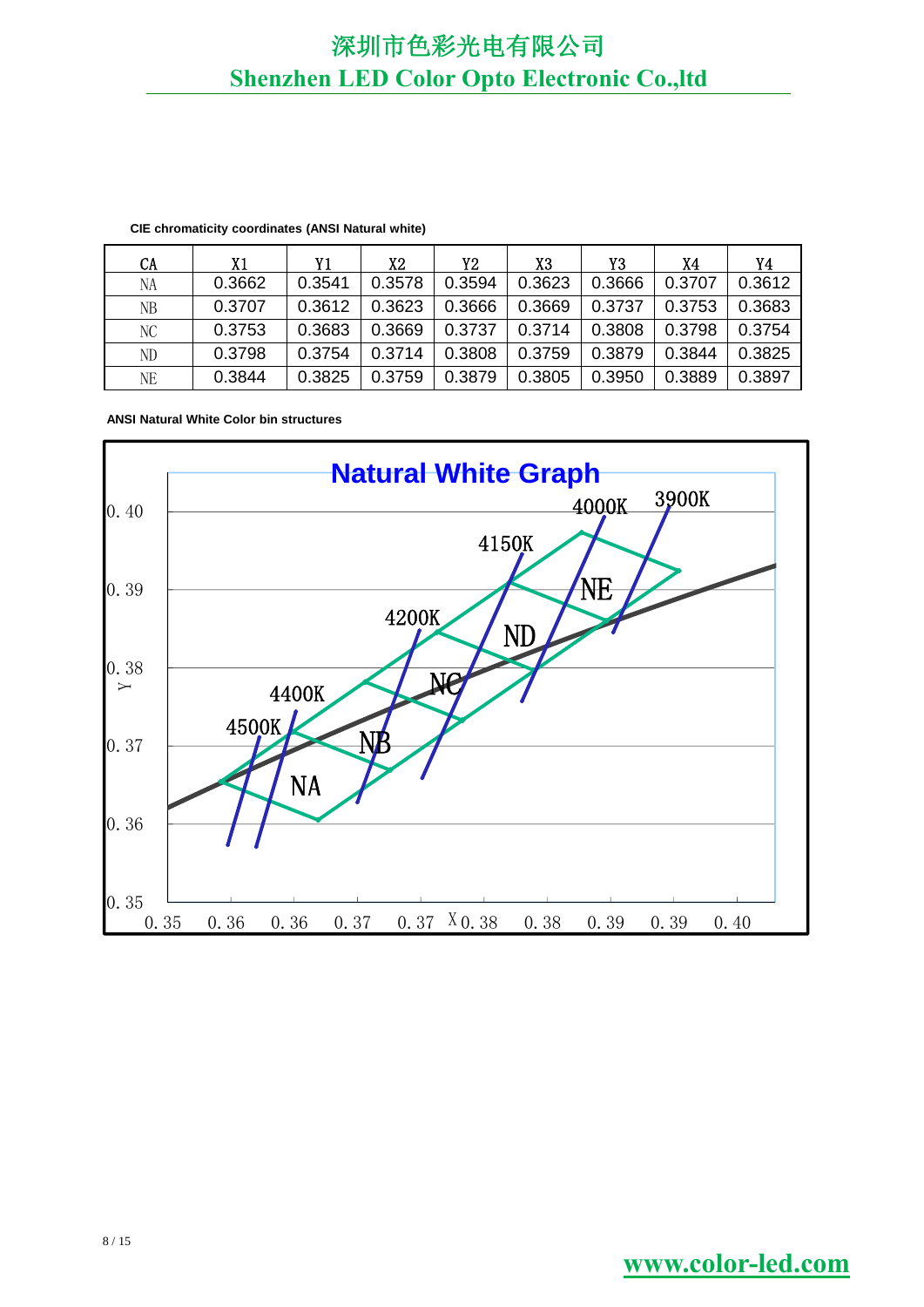| CA | X1    | Y1    | X2    | Y2    | X <sub>3</sub> | Y3    | X4    | Y4    |
|----|-------|-------|-------|-------|----------------|-------|-------|-------|
| KА | 0.427 | 0.386 | 0.420 | 0.393 | 0.426          | 0.399 | 0.433 | 0.392 |
| KВ | 0.433 | 0.392 | 0.426 | 0.399 | 0.431          | 0.405 | 0.438 | 0.398 |
| КC | 0.438 | 0.398 | 0.431 | 0.405 | 0.437          | 0.411 | 0.444 | 0.404 |
| KD | 0.444 | 0.404 | 0.437 | 0.411 | 0.442          | 0.417 | 0.449 | 0.410 |
| KE | 0.449 | 0.410 | 0.442 | 0.417 | 0.448          | 0.423 | 0.455 | 0.416 |

#### **CIE chromaticity coordinates (ANSI Warm White)**

**ANSI Warm White Color bin structures**

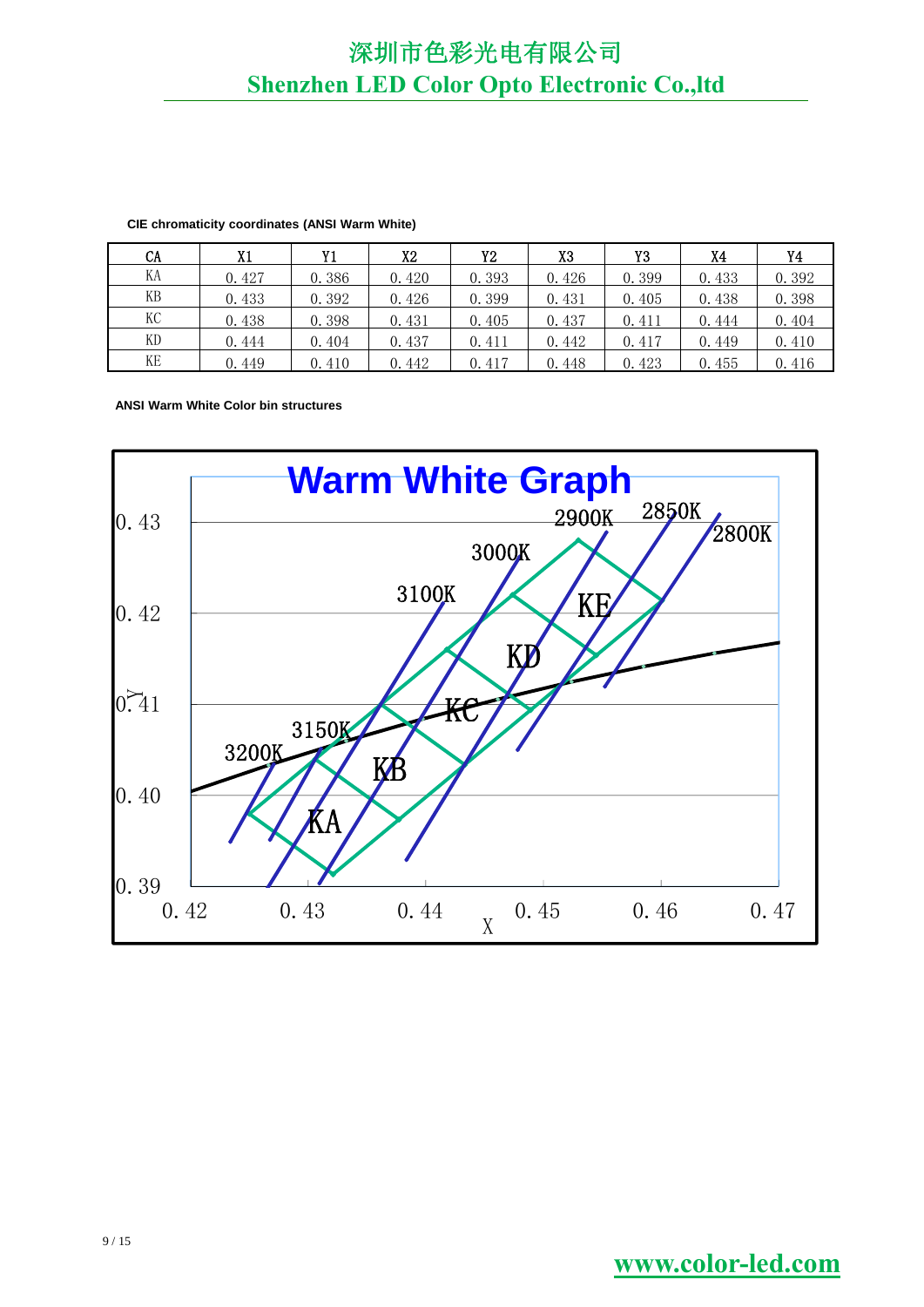### 16. Standard LED Performance Graph:

Typical Relative Luminous Flux vs. Forward Current Forward Voltage vs. Forward Current



#### Thermal Pad Temperature vs. Relative Light Output









100% RED Relative Emission Distribution <sub>JE</sub> |**|**| || GREEI Relative Emission Distribution 80% WS NW 60% BW 40% 20%  $0.00 - 400$ 700 750 800 120 400 450 500 550 600 650





## Wavelength Characteristics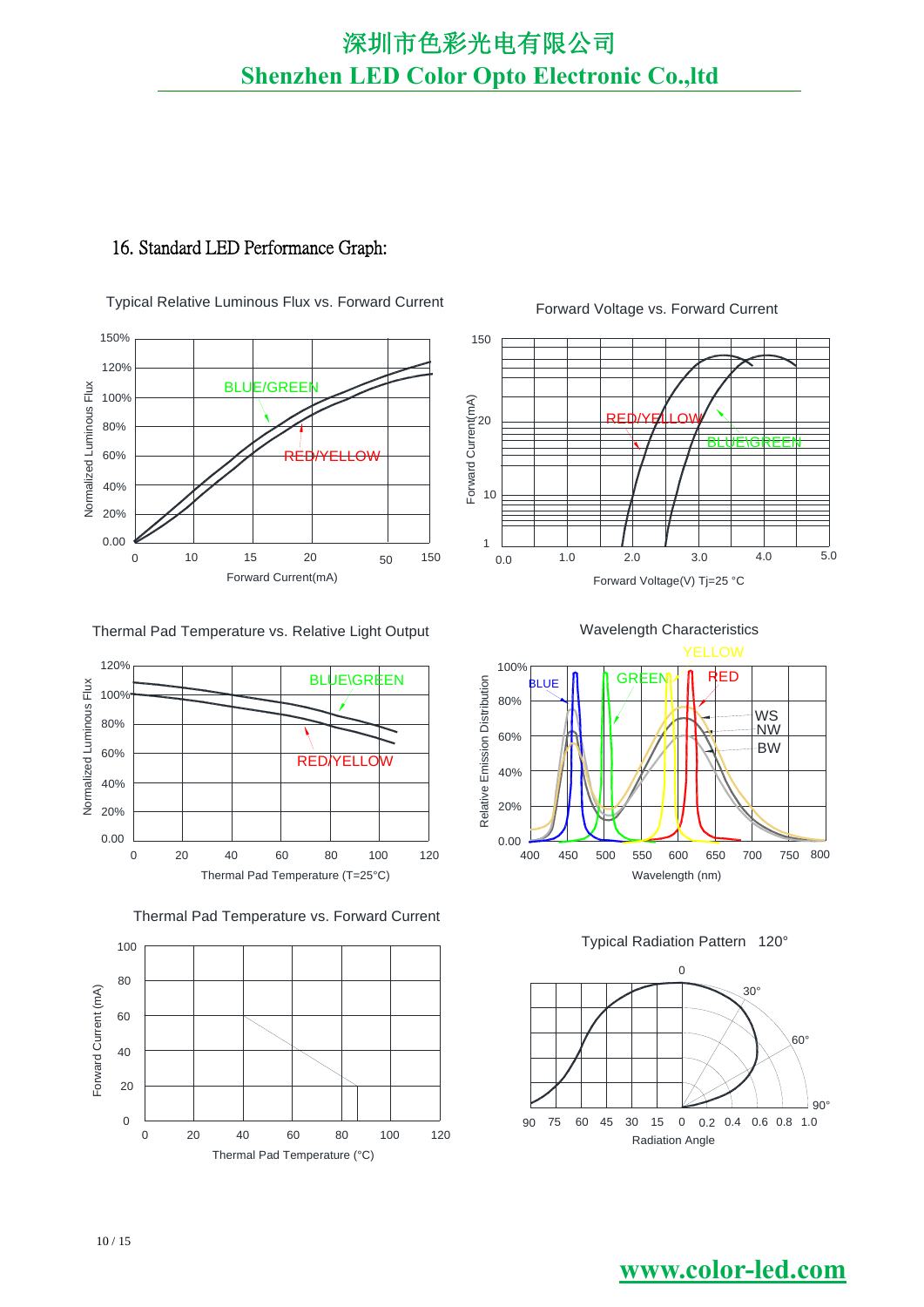### **17. Packaging Standard:**



The reel pack is applied in SMD LED. The LEDs are packed in cardboard boxes after packaging in normal or anti-electrostatic bags. cardboard boxes will be used to protect the LEDs from mechanical shocks during transportation. The boxes are not water resistant and therefore must be kept away from water and moisture.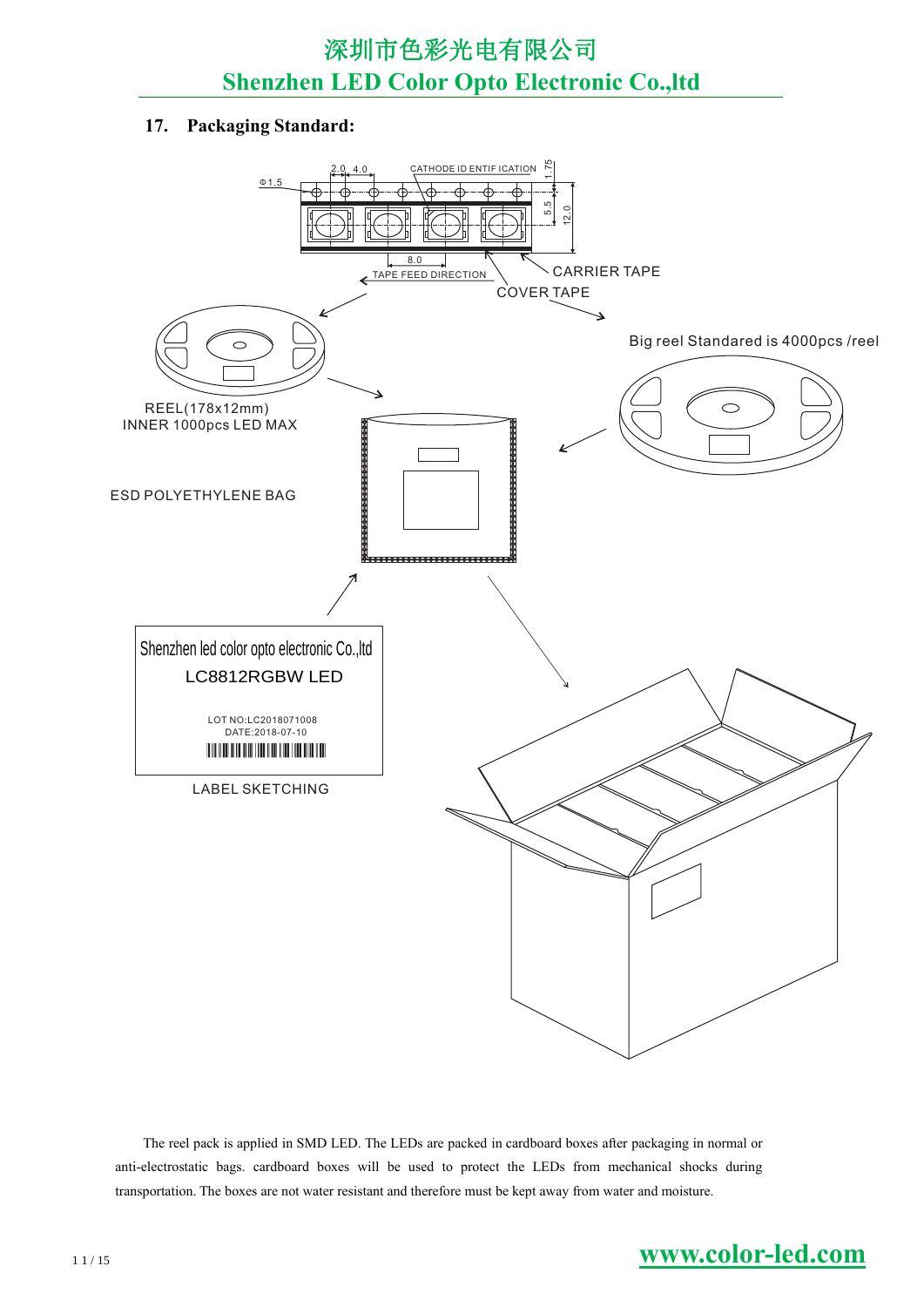### **18. Attention**

### **18.1 Dust & Cleaning**

The LED use silicone glue to package the 5050 Surface, silicone surface can protect optical properties and improved anti-aging properties. However, silicone isa softer material and prone to attract dust. While a minimal amount of dust and debris on the LED will not cause significant reduction in illumination.We still need to avoid dust falling on the LED surface. After open the bags it must be used immediately.

When you use trichloroethylene or acetone to clean, sometimes the LED surface will dissolve.<br>Avoid using organic solvent, it is recommended that isopropyl be used as a solvent for

cleaning the LEDs.When using other solvents, it should be confirmed beforehand whether the solvents will dissolve thepackage and the resin of not.

Do not clean the LEDs by the ultrasonic. When it is absolutely necessary, the influence as ultrasonic cleaning on the LEDs depends on factors such as ultrasonic power. Baking time and assembled condition.

Before cleaning, a pre-test should be done to confirm whether any damage to the LEDs will occur

### **18.2 Dehumidification**

LED COLOR smart led are moisture sensitive components, In IPC/JEDEC J-STD-020 MSL Level is 6. **No Matter the Package bag is open or not,The LED must do dehumidification in the oven for 24 hours at 70 degree before use and used within 4 hours, otherwise it need tobe dehumidified again**

### **18.3 Reflow Soldering Characteristics**

In our Test, LED Color comfirm those smart led are compatible with JEDEC J-STD-020C,Customers are required to follow the soldering temperature profile recommended by the solder paste manufacturer used.

Please note that this general guideline may not apply to all PCB design and reflow soldering equipment configurations.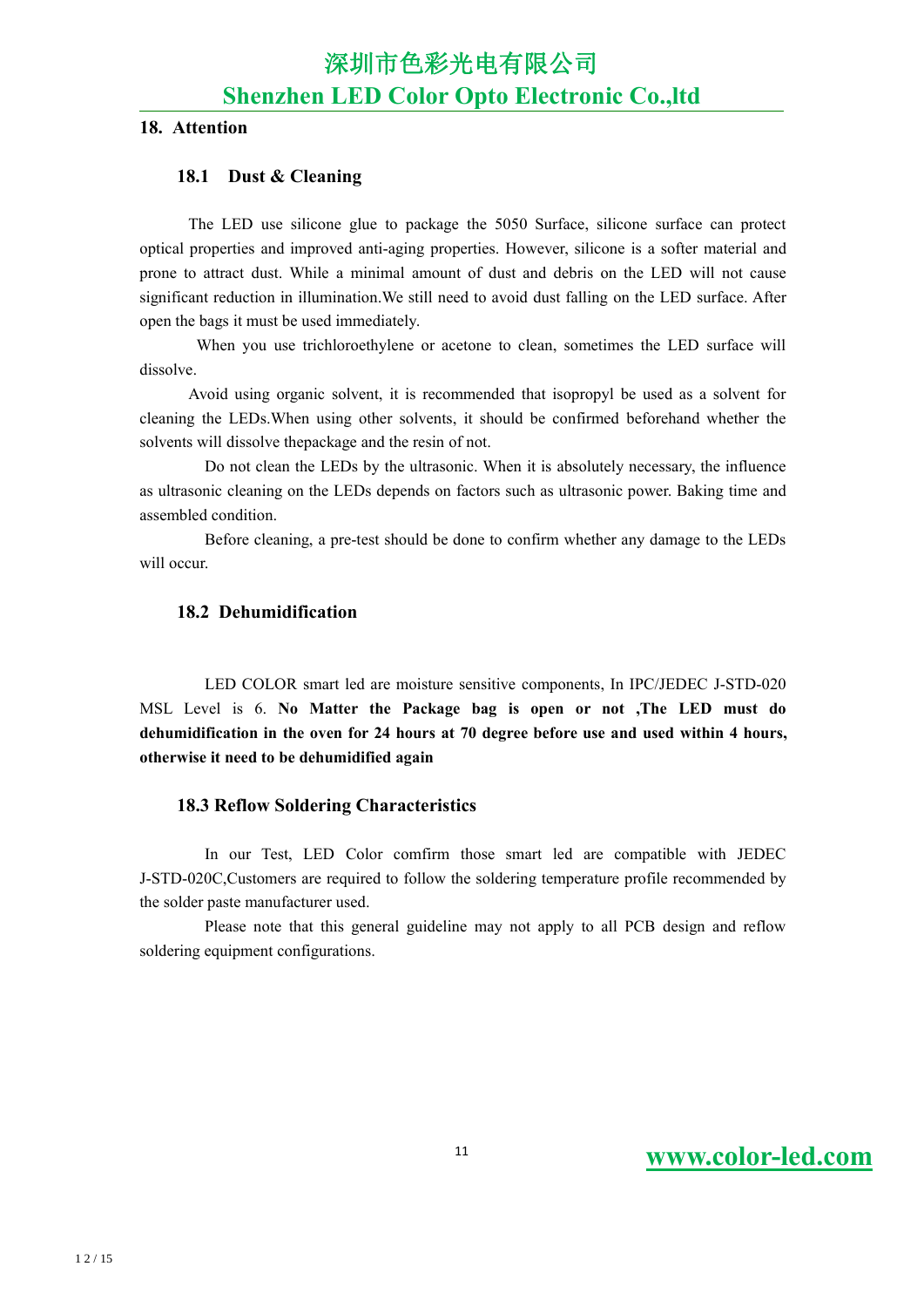

**Times** 

| Lead-Based Solder  | Lead-Free Solder   |
|--------------------|--------------------|
| 3 °C/second max.   |                    |
| $100^{\circ}$ C    | $150^{\circ}$ C    |
| $150^{\circ}$ C    | $200^{\circ}$ C    |
| $60-120$ seconds   | $60-180$ seconds   |
| $183 \text{ °C}$   | $217^{\circ}$ C    |
| $60-150$ seconds   | $60-150$ seconds   |
| 215 °C °C          | 238 °C °C          |
| $\leq 10$ seconds  | $\leq 10$ seconds  |
|                    |                    |
| $6 °C$ /second max | $6 °C$ /second max |
| $<$ 6 minutes max  | $<$ 6 minutes max  |
|                    |                    |

Note: All temperatures refer to topside of the package, measured on the package body surface.

### **18.4. Anti-static and surge protection for IC devices**

Static electricity and surges can damage the LED products of IC devices, so appropriate protective measures must be taken;

The signal input and output ports of IC devices must be connected in series with protective resistors to prevent product failure due to surge or electrostatic shock ports;

In order to protect the LED products of IC devices, whenever you encounter LEDs, wear anti-static straps, anti-static straps and anti-static gloves.

All devices and equipment must be grounded

It is recommended that each product be tested before shipment for relevant electrical tests to select defective products due to static electricity.

In the design of the circuit, consideration should be given to eliminating the surge to the LED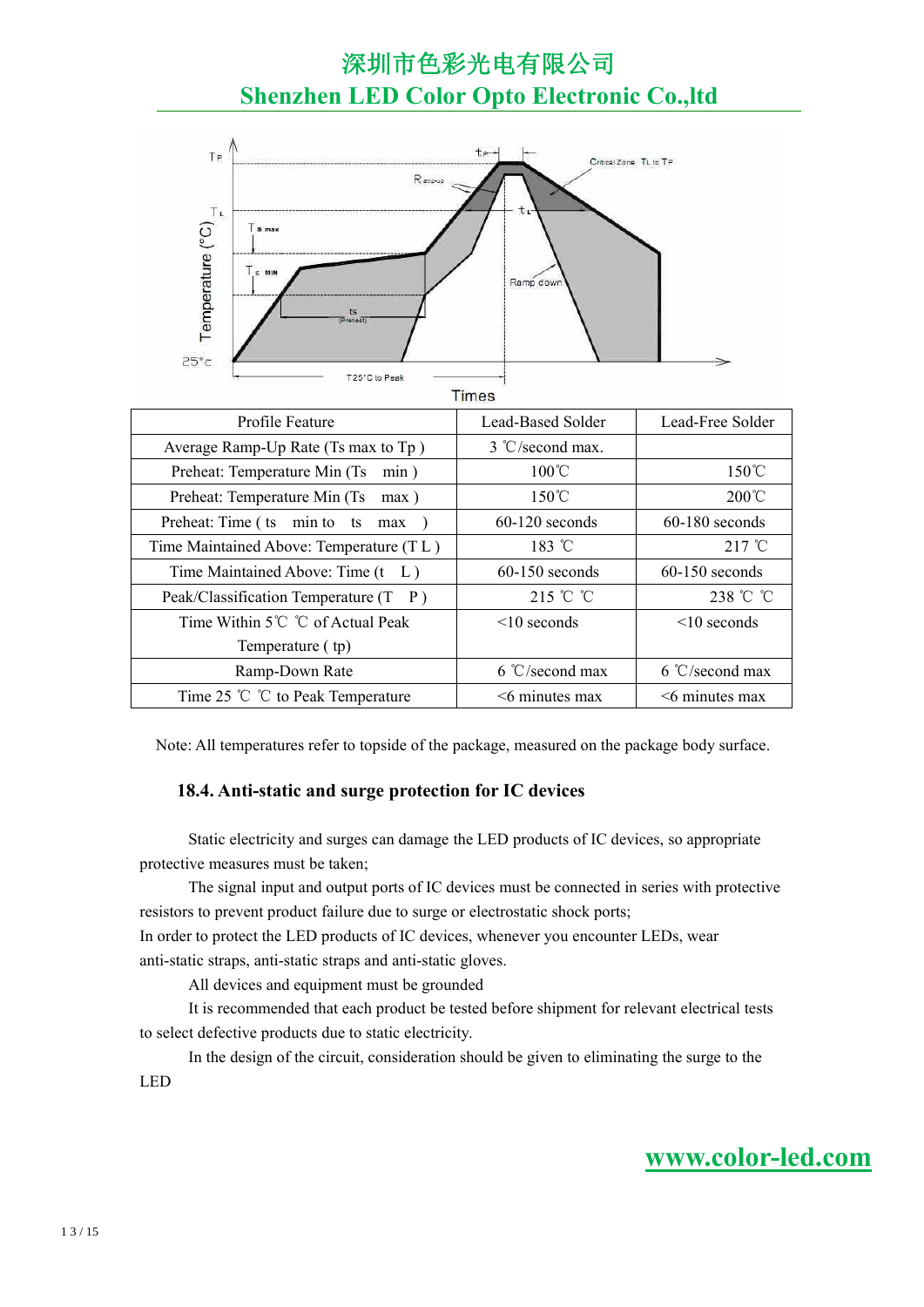### **18.5 Other requirements**

SMT nozzle requirements: (red circle refers to the inside diameter of the nozzle)



the light-emitting area of the lamp) the lighting area of the lamp)



OK (the inside diameter of the nozzle is larger than NG (the inside diameter of the nozzle is smaller than

Pressing the colloid surface will affect the reliability of LED because the LED is advanced silicone-gel.And therefore precautions should be taken to avoid the strong pressure on the component. It's proper to make the LED be used in safe condition when using a suction nozzle. Silicon packing with soft and elastic, it greatly reduces thermal stresses and unable to bear external mechanical forces. Therefore, preventive measures should be taken in process of manually handling.

1 Clip the LED from its side.Neither directly touch the gel surface with the hand or sharp instrument, it may damage its internal circuit.



2 Not to be double stacked, it may damage its internal circuit.